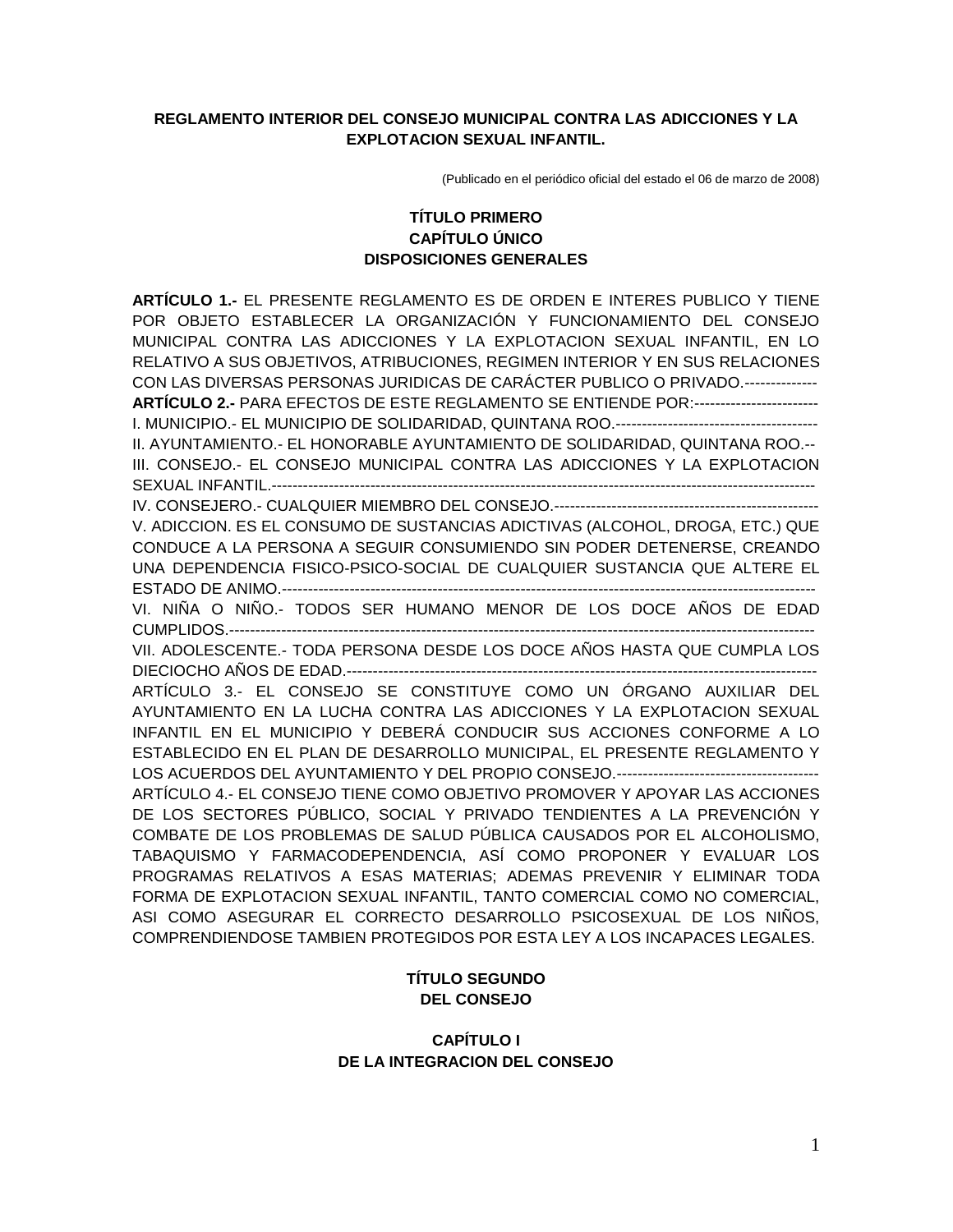ARTÍCULO 5.- PARA EL EJERCICIO DE SUS FUNCIONES Y EL DESPACHO DE LOS ASUNTOS QUE LE COMPETEN, EL CONSEJO SE INTEGRA CON LOS SIGUIENTES MIEMBROS :----------- I. UN PRESIDENTE, QUE SERÁ EL PRESIDENTE MUNICIPAL; --------------------------------------------- II. UN SECRETARIO TECNICO, QUE SERÁ EL SECRETARIO DEL AYUNTAMIENTO;---------------- III. UN COORDINADOR "A", QUE SERÁ EL DIRECTOR DE SALUD MUNICIPAL;----------------------- IV. UN COORDINADOR "B" QUE SERÁ EL DIRECTOR GENERAL DEL SISTEMA PARA EL DESARROLLO INTEGRAL DE LA FAMILIA DEL MUNICIPIO DE SOLIDARIDAD, QUINTANA ROO; ---------------------------------------------------------------------------------------------------------------------------- V. UN CONSEJERO QUE SERA EL REGIDOR ENCARGADO DE LA COMISION DE SALUD:------- VI. UN CONSEJERO QUE SERA EL REGIDOR ENCARGADO DE LA COMISION DE EDUCACION, CULTURA Y DEPORTES; ---------------------------------------------------------------------------- VII. UN CONSEJERO QUE SERA EL REGIDOR ENCARGADO DE LA COMISION DE DESARROLLO SOCIAL Y PARTICIPACION CIUDADANA;----------------------------------------------------- VIII. UN CONSEJERO QUE SERA EL REGIDOR ENCARGADO DE LA COMISION DE SEGURIDAD PUBLICA Y TRANSITO.--------------------------------------------------------------------------------- IX. UN CONSEJERO QUE SERA EL TITULAR DEL INSTITUTO DE LA JUVENTUD EN EL MUNICIPIO DE SOLIDARIDAD.----------------------------------------------------------------------------------------- X. UN CONSEJERO QUE SERA EL TITULAR DEL INSTITUTO DEL DEPORTE EN EL MUNICIPIO DE SOLIDARIDAD; ---------------------------------------------------------------------------------------- XI. UN CONSEJERO QUE SE ESCOJA DE ENTRE LOS SECTORES SOCIALES.---------------------- XII. UN CONSEJERO QUE SE ESCOJA DE ENTRE LOS SECTORES PRIVADOS.--------------------- **ARTICULO 6.-** EL CONSEJO EN PLENO ES EL ORGANO MAXIMO DE GOBIERNO Y ADMINISTRACION DEL CONSEJO Y DURARAN EN SU ENCARGO UN AÑO O HASTA QUE SEAN SUSTITUIDOS POR NUEVAS DESIGNACIONES.-------------------------------------------------------- **ARTICULO 7**.- LOS CARGOS DE CONSEJERO SON DE CARÁCTER HONORARIO, POR LO QUE NO SE PERCIBIRÁ RETRIBUCIÓN ALGUNA POR SU DESEMPEÑO. EN NINGÚN CASO, LOS CONSEJEROS PODRÁN OSTENTARSE COMO TALES, EN EVENTOS, COMISIONES O CUALQUIER OTRO ACTO, QUE NO ESTÉ APROBADO POR EL PROPIO CONSEJO.-------------- **ARTÍCULO 8.**- EL CONSEJO PODRÁ CONFORMAR COMISIONES TÉCNICAS, CON EL OBJETO DE RECIBIR APOYO EN LA REALIZACIÓN DE SUS ACTIVIDADES Y EN GENERAL EN EL CUMPLIMIENTO DE SUS FUNCIONES. LAS COMISIONES SE INTEGRARÁN POR EL NÚMERO DE CONSEJEROS QUE CONSIDERE NECESARIOS EL PROPIO CONSEJO Y DE ENTRE LOS CUALES DESIGNARÁ A SUS PRESIDENTES.---------------------------------------------------

# **CAPÍTULO II DE LAS FUNCIONES DEL CONSEJO**

**ARTÍCULO 9.-** PARA EL DEBIDO CUMPLIMIENTO DE SU OBJETIVO, EL CONSEJO EJERCERÁ LAS SIGUIENTES FUNCIONES:-----------------------------------------------------------------------

A) EN MATERIA DE COMBATE A LAS ADICCIONES:

- I. PROMOVER LAS POLITICAS, ESTRATEGIAS Y PROGRAMAS EN MATERIA DE ADICCIONES, QUE DEBERAN CONSIDERAR EL ALCOHOLISMO, TABAQUISMO Y FAMACODEPENDENCIA, ASI COMO PROMOVER LAS ADECUACIONES Y MODIFICACIONES NECESARIAS.---------------------------------------------------------------------
- II. INVESTIGAR, ESTUDIAR Y ANALIZAR LAS CAUSAS Y CONSECUENCIAS DE LAS ADICCIONES EN EL MUNICIPIO, CON EL FIN DE PROPONER AL AYUNTAMIENTO ACCIONES Y MEDIDAS TENDIENTES A PREVENIRLOY ERRADICARLO;---------------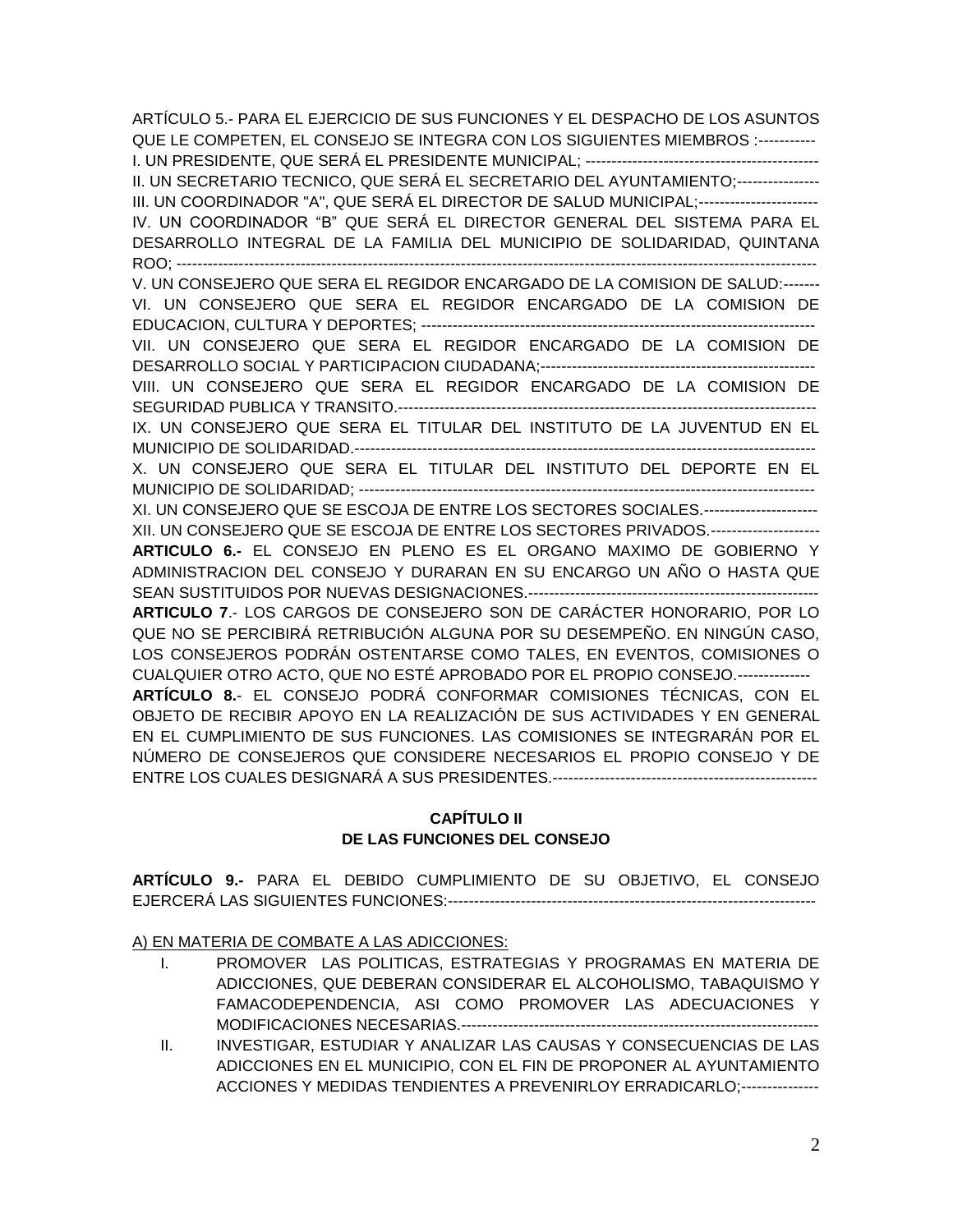- III. EVALUAR EN FORMA PERIODICA LOS PROGRAMAS CONTRA LAS ADICCIONES, ASI COMO EVALUAR SUS RESULTADOS Y PROMOVER PROGRAMAS ADECUADOS PARA DISMINUIR LOS INDICES DE ADICCIONES.--------------------------
- IV. IDENTIFICAR LAS ZONAS DEL MUNICIPIO Y LOS GRUPOS DE LA POBLACION MAS VULNERABLES A LAS ADICCIONES PARA PLANEAR CORRECTAMENTE LAS ESTRATEGIAS Y ACCIONES QUE LAS COMBATAN, HASTA LOGRAR LA REHABILITACION.------------------------------------------------------------------------------------------
- V. FOMENTAR QUE LOS PROGRAMAS DE EDUCACION PARA LA SALUD Y SEGURIDAD E HIGIENE EN EL TRABAJO, INCORPOREN CONCEPTOS QUE TIENDAN A DISMINUIR EN LA POBLACION EL USO Y ABUSO DE BEBIDAS ALCOHOLICAS, ASI COMO EL ALCOHOLISMO, EL TABAQUISMO Y LA FARMACODEPENDENCIA, BASADA EN EL AUTOCUIDADO Y EN LA PREVENCION DE LAS ADICCIONES.-------------------------------------------------------------------------------------
- VI. MANTENER Y FOMENTAR VINCULOS DE COORDINACION CON LOS DIVERSOS CONSEJOS Y CONSEJOS FEDERALES, ESTATALES Y MUNICIPALES EN MATERIA DE SEGURIDAD PUBLICA, PREVENCION DEL DELITO, COMBATE Y TRATAMIENTO DE LAS ADICCIONES.---------------------------------------------------------------
- VII. PROPONER INICIATIVAS DE COORDINACIÓN CON LOS PROGRAMAS FEDERALES, ESTATALES Y MUNICIPALES A FIN DE INSTRUMENTAR MEDIDAS PREVENTIVAS PARA DISMINUIR LAS ADICCIONES.-------------------------------------------
- VIII. FOMENTAR E IMPULSAR EN LA POBLACIÓN DEL MUNICIPIO UNA CULTURA DE SALUD Y RESPONSABILIDAD SOCIAL, CONVOCANDO A LA COMUNIDAD A PARTICIPAR EN LA PREVENCION BASADA EN EL AUTOCUIDADO Y EN LA REINSERCION SOCIAL DE LOS ADICTOS. --------------------------------------------------------
- IX. PROMOVER LA INSTRUMENTACIÓN DE PLANES Y PROGRAMAS CON LAS AUTORIDADES EDUCATIVAS, PARA LA EJECUCIÓN Y FORTALECIMIENTO DE ACCIONES TENDIENTES A PREVENIR Y EVITAR LAS ADICCIONES EN LOS ESCOLARES;-------------------------------------------------------------------------------------------------
- X. PROPONER ACCIONES DE COORDINACIÓN ENTRE INSTITUCIONES Y ORGANISMOS PÚBLICOS Y PRIVADOS PARA PREVENIR EL CONSUMO DE DROGAS, BEBIDAS ALCOHOLICAS Y TABACO, EN EL MUNICIPIO;----------------------
- XI. FOMENTAR Y APOYAR LA CONSTITUCIÓN Y ORGANIZACIÓN DE DISTINTAS AGRUPACIONES SINDICALES, PATRONALES, EDUCATIVAS Y ASOCIACIONES CUYO FIN SEA EL PREVENIR LAS ADICCIONES DE DROGAS, ALCOHOL O TABACO, ESTABLECIENDO ADEMAS UN CATALOGO DE INFORMACION RESPECTO A TODOS AQUELLOS ORGANISMOS, DEPENDENCIAS, CONSEJOS, INSTITUCIONES O ASOCIACIONES CIVILES, ENTRE OTROS, QUE TENGAN COMO FIN EL DE PROPORCIONAR SERVICIOS DE ORIENTACION, CAPACITACION, ASESORIA Y REHABILITACION EN PROBLEMAS GENERADOS POR LAS ADICCIONES;-----------------------------------------------------------------------------------
- XII. FOMENTAR ACCIONES QUE PROMUEVAN EL FORTALECIMIENTO DE LA INTEGRACIÓN FAMILIAR, CON EL OBJETO DE EVITAR EL CONSUMO DE DROGAS, BEBIDAS ALCOHOLICAS Y TABACO EN SUS MIEMBROS;--------------------
- XIII. PROMOVER LA REALIZACIÓN DE PLÁTICAS, CONFERENCIAS Y DEMÁS ACTIVIDADES DESTINADAS A PREVENIR LAS ADICCIONES ENTRE LA POBLACIÓN MUNICIPAL, ESPECIALMENTE ENTRE AQUELLA CONSIDERADA VULNERABLE;-----------------------------------------------------------------------------------------------
- XIV. REALIZAR LABORES DE DISCUSION SOBRE LAS NORMAS Y LINEAMIENTOS ACEPTADOS NACIONAL E INTERNACIONALMENTE PARA EL MANEJO,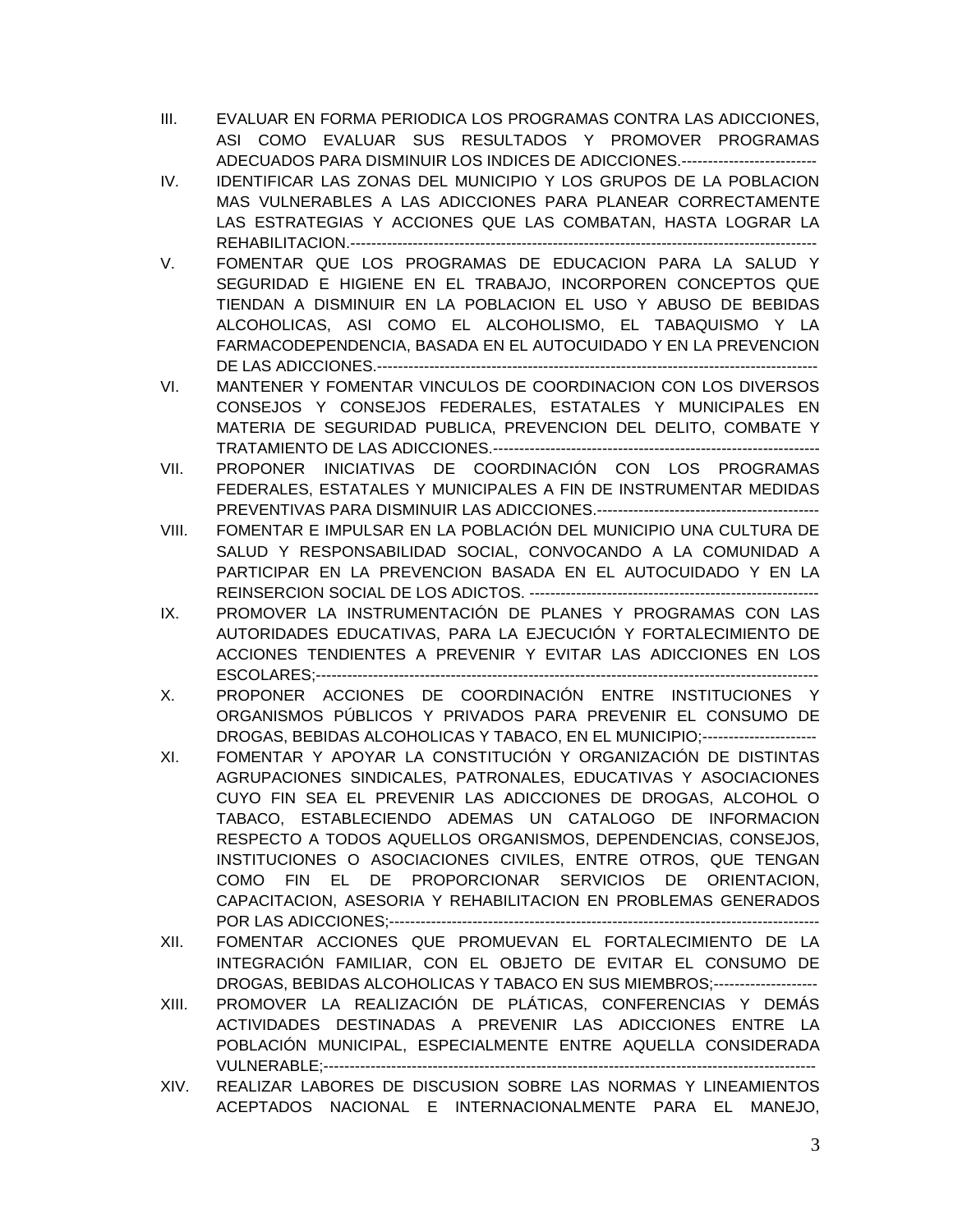PREVENCION Y TRATAMIENTO DE ADICCIONES, MEDIANTE MECANISMOS DE PROMOCION Y EDUCACION PARA LA SALUD QE DEBERAN SER EFECTIVOS EN LA LIMITACION DEL PROBLEMA EN EL AMBITO MUNICIPAL, DESALENTANDO EL CONSUMO DE SUSTANCIAS ADICTIVAS Y DIFUNDIENDO LOS SERVICIOS PARA EL TRATAMIENTO DE LOS USUARIOS.------------------------------------------------------------

- XV. FOMENTAR LA REALIZACIÓN DE ACTIVIDADES CÍVICAS, DEPORTIVAS Y CULTURALES QUE COADYUVEN EN LA PREVENCIÓN CONTRA EL CONSUMO DE DROGAS, BEBIDAS ALCOHOLICAS, ENTRE OTRAS ADICCIONES, ESPECIALMENTE EN LAS ZONAS Y CON LOS GRUPOS DE LA POBLACIÓN MÁS VULNERABLES;---------------------------------------------------------------------------------------------
- XVI. PARTICIPAR EN LA LOCALIZACIÓN DE LAS PERSONAS FARMACODEPENDIENTES Y CANALIZARLAS ANTE LA INSTITUCIÓN DE SALUD CORRESPONDIENTE, PARA SU ATENCIÓN MÉDICA, TRATAMIENTO Y REHABILITACIÓN EN SU CASO;-----------------------------------------------------------------------
- XVII. PROMOVER LA PARTICIPACIÓN DE LOS PADRES DE FAMILIA EN CONFERENCIAS, PLÁTICAS, REUNIONES Y DEMÁS ACTIVIDADES CON EL FIN DE ORIENTARLOS SOBRE LA FORMA DE PREVENIR EL CONSUMO DE DROGAS EN LOS HIJOS, MEDIANTE LA ADOPCIÓN DE DISTINTAS ACCIONES Y MEDIDAS;
- XVIII. RECOMENDAR MEDIDAS PARA EL CONTROL SANITARIO DE LA PUBLICIDAD RELATIVA A BEBIDAS ALCOHOLICAS Y TABACO.----------------------------------------------
- XIX. EVALUAR LOS RESULTADOS DE LOS TRABAJOS REALIZADOS POR LAS COMISIONES TÉCNICAS;--------------------------------------------------------------------------------
- XX. PRESENTAR SEMESTRALMENTE AL AYUNTAMIENTO UN INFORME GENERAL DE SUS ACTIVIDADES.----------------------------------------------------------------------------------
- XXI. ESTABLECER LAS SANCIONES QUE CORRESPONDAN A LOS MIEMBROS DEL CONSEJO.-----------------------------------------------------------------------------------------------------

# B) EN MATERIA DE COMBATE A LA EXPLOTACION SEXUAL INFANTIL

- I. PROPONER PROGRAMAS Y MEDIDAS DE ACCION A FIN DE COMBATIR LA EXPLOTACION SEXUAL INFANTIL.----------------------------------------------------------------
- II. FORTALECER LOS FACTORES PROTECTORES Y PREVENIR SOBRE LOS FACTORES DE RIESGO, ELEMENTOS CLAVES EN LA PREVENCION Y LA ATENCION INTEGRAL DE NIÑAS, NIÑOS Y ADOLESCENTES EN SITUACION DE RIESGO Y DE EXPLOTACION SEXUAL COMERCIAL, EN LOS AMBITOS LOCAL, FAMILIAR, ESCOLAR, LABORAL Y COMUNITARIO.------------------------------------------
- III. DESARROLLAR ACCIONES CON LOS NIÑOS, NIÑAS Y ADOLESCENTES, CON REPRESENTANTES DE INSTITUCIONES GUBERNAMENTALES Y NO GUBERNAMENTALES QUE TRABAJEN CON LA NIÑEZ Y LA ADOLESCENCIA Y CON LA POBLACION EN GENERAL, PARA VISIBILIZAR LA EXPLOTACION SEXUAL COMERCIAL COMO UNA VIOLACION DE LOS DERECHOS HUMANOS, E INCIDIR SOBRE LOS PROCESOS DE COMUNICACIÓN, SOCIAL, EDUCACION, DEFENSORIA Y CONTROL SOCIAL, SENSIBILIZACION E INFORMACION, AFIN DE PREVENIR LA EXPLOTACION SEXUAL COMERCIAL DE NIÑAS, NIÑOS Y ADOLESCENTES.----------------------------------------------------------------------------------------
- IV. DISEÑAR, IMPLEMENTAR Y EVALUAR, RETOMANDO LAS EXPERIENCIAS METODOLOGICAS EXISTENTES, UN MODELO DE ATENCION INTEGRAL CON ENFOQUE DE DERECHOS PARA NIÑAS, NIÑOS Y ADOLESCENTES VICTIMAS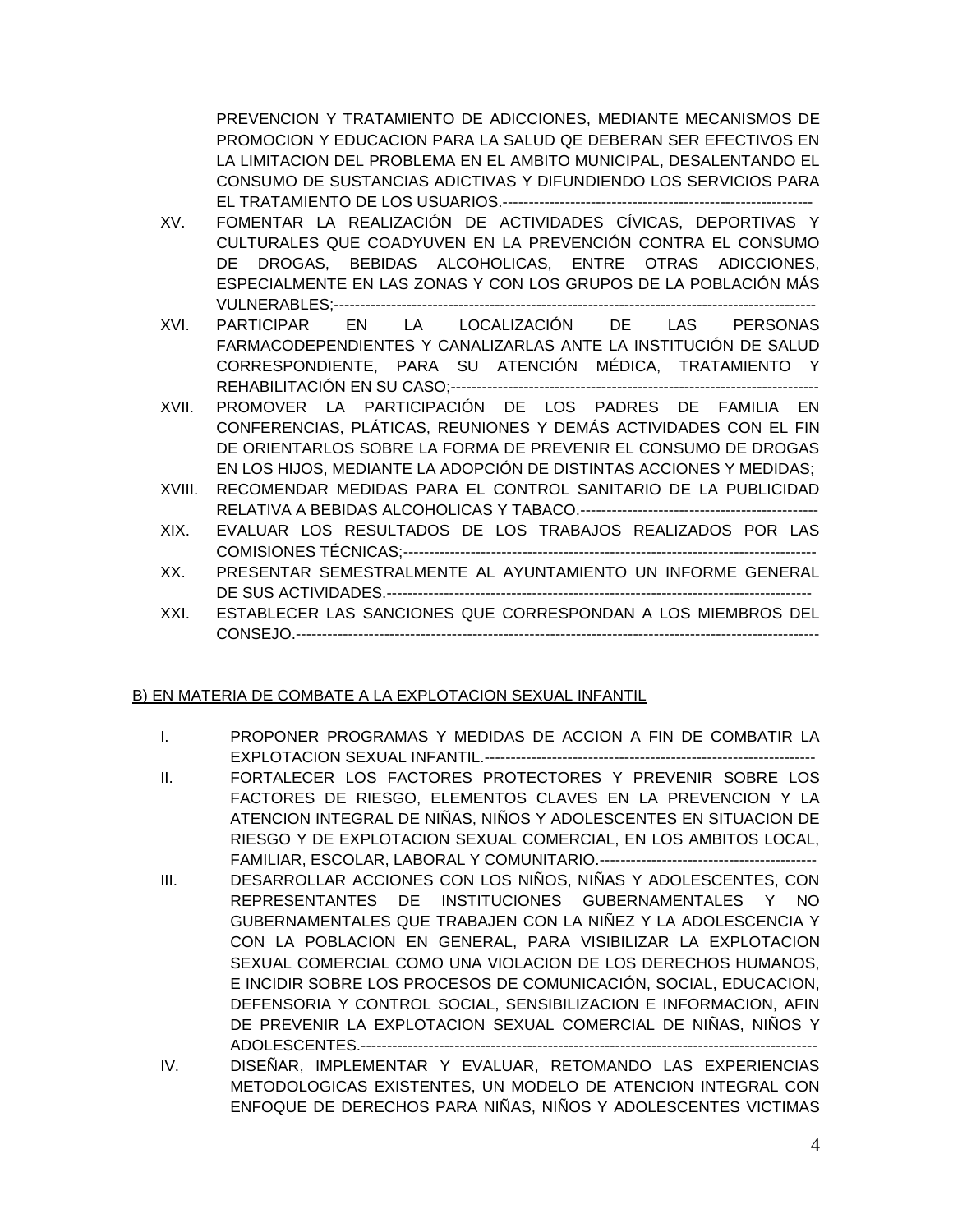DE LA EXPLOTACION SEXUAL COMERCIAL, DE MANERA QUE SE LES GARANTICE TODOS SUS DERECHOS HUMANOS, ASI COMO LA RECUPERACION DE LA INTEGRIDAD, IDENTIDAD, AUTOESTIMA Y PARTICIPACION SOCIAL, ASI COMO LA INTEGRACION A SUS ENTORNOS FAMILIARES, COMUNITARIOS Y SOCIALES.---------------------------------------------------

- V. PROPICIAR LOS MECANISMOS DE DENUNCIA Y LA APLICACIÓN DE LOS PROCEDIMIENTOS REQUERIDOS PARA LA INVESTIGACION, PROCESAMIENTO Y SANCION DE LAS PERSONAS QUE DIRECTA E INDIRECTAMENTE EXPLOTAN A LOS NIÑOS, NIÑAS Y ADOLESCENTES.----------
- VI. IMPULSAR PROCESOS DE CAPACITACION CON LOS ACTORES SOCIALES CLAVES PARA LA ATENCION INTEGRAL DE VICTIMAS DE EXPLOTACION SEXUAL COMERCIAL, DANDOLES HERRAMIENTAS PARA PROMOVER UNA EDUCACION SEXUAL INTEGRAL, OBJETIVA, ORIENTADORA, CIENTIFICA, GRADUAL Y FORMATIVA, QUE DESARROLLE SU AUTOESTIMA Y EL RESPETO A SU PROPIO CUERPO Y A LA SEXUALIDAD RESPONSABLE ORIENTADA EN LOS DERECHOS HUMANOS.------------------------------------------------------------------------
- VII. PROPONER UN PROGRAMA DE CONCERTACION DE ACCIONES ENTRE LOS DISTINTOS PODERES DE GOBIERNO, ASI COMO LAS DEPENDENCIAS Y ENTIDADES DE LA ADMINISTRACION PUBLICA ESTATAL Y MUNICIPAL, QUE FIJE LINEAMIENTOS GENERALES PARA UNIFICAR LOS CRITERIOS EN EL EJERCICIO DE LOS RECURSOS FINANCIEROS PARA GARANTIZAR LA PREVENCION Y LA ATENCION DE LAS NIÑAS, NIÑOS Y ADOLESCENTES EN RIESGO Y/O VICTIMAS DE EXPLOTACION SEXUAL..---------------------------------------
- VIII. ELABORAR Y SUSCRIBIR CONVENIOS, ACUERDOS, BASES DE COORDINACION Y DEMAS INSTRUMENTOS JURIDICOS CON GOBIERNOS Y DEPENDENCIAS FEDERAL, ESTATAL, MUNICIPAL ASI COMO INSTITUCIONES PRIVADAS, NACIONALES O INTERNACIONALES DEDICADAS A LA PROTECCION DE LA NIÑEZ..------------------------------------------------------------------------
- IX. EMITIR OPINION RESPECTO A LA ELABORACION Y REFORMAS DE NORMAS FEDERALES, ESTATALES Y MUNICIPALES SOBRE PROTECCION INFANTIL.-----
- X. ESTABLECER ESTRATEGIAS INTERINSTITUCIONALES QUE PERMITAN ELABORAR Y MANTENER ACTUALIZADO EL ANALISIS DE SITUACION DE LAS NIÑAS, NIÑOS Y ADOLESCENTES EN EL MUNICIPIO.--------------------------------------
- XI. EVALUAR LOS LOGROS Y AVANCES DE LOS PROGRAMAS DE LA ADMINISTRACION PUBLICA EN MATERIA DE PROTECCION DE LOS DERECHOS DE LAS NIÑAS, NIÑOS Y ADOLESCENTES Y PROPONER MEDIDAS PARA SU OPTIMIZACION.-----------------------------------------------------------------------------
- XII. PROPONER LOS MECANISMOS E INSTRUMENTOS TENDIENTES A LA CONSECUCION DE APORTACIONES Y DONACIONES QUE REALICEN LAS PERSONAS FISICAS Y MORALES, PUBLICAS O PRIVADAS, DE CARÁCTER LOCAL, NACIONAL O INTERNACIONAL, CON EL PROPOSITO DE COADYUVAR CON EL CUMPLIMIENTO, RESPETO Y EJECUCION DE LOS PLANES Y PROGRAMAS DIRIGIDOS EN BENEFICIO DE LAS NIÑAS, NIÑOS Y ADOLESCENTES EN EL MUNICIPIO DE SOLIDARIDAD.------------------------------------
- XIII. CONTRIBUIR A LA DIFUSION DE LOS DERECHOS DE LAS NIÑAS, NIÑOS Y ADOLESCENTES, ASI COMO PROMOVER A TRAVES DE LOS MEDIOS MASIVOS DE COMUNICACIÓN, LA SENSIBILIZACION COMUNITARIA ACERCA DE LA SITUACION DE ALGUNAS NIÑAS, NIÑOS Y ADOLESCENTES EN EL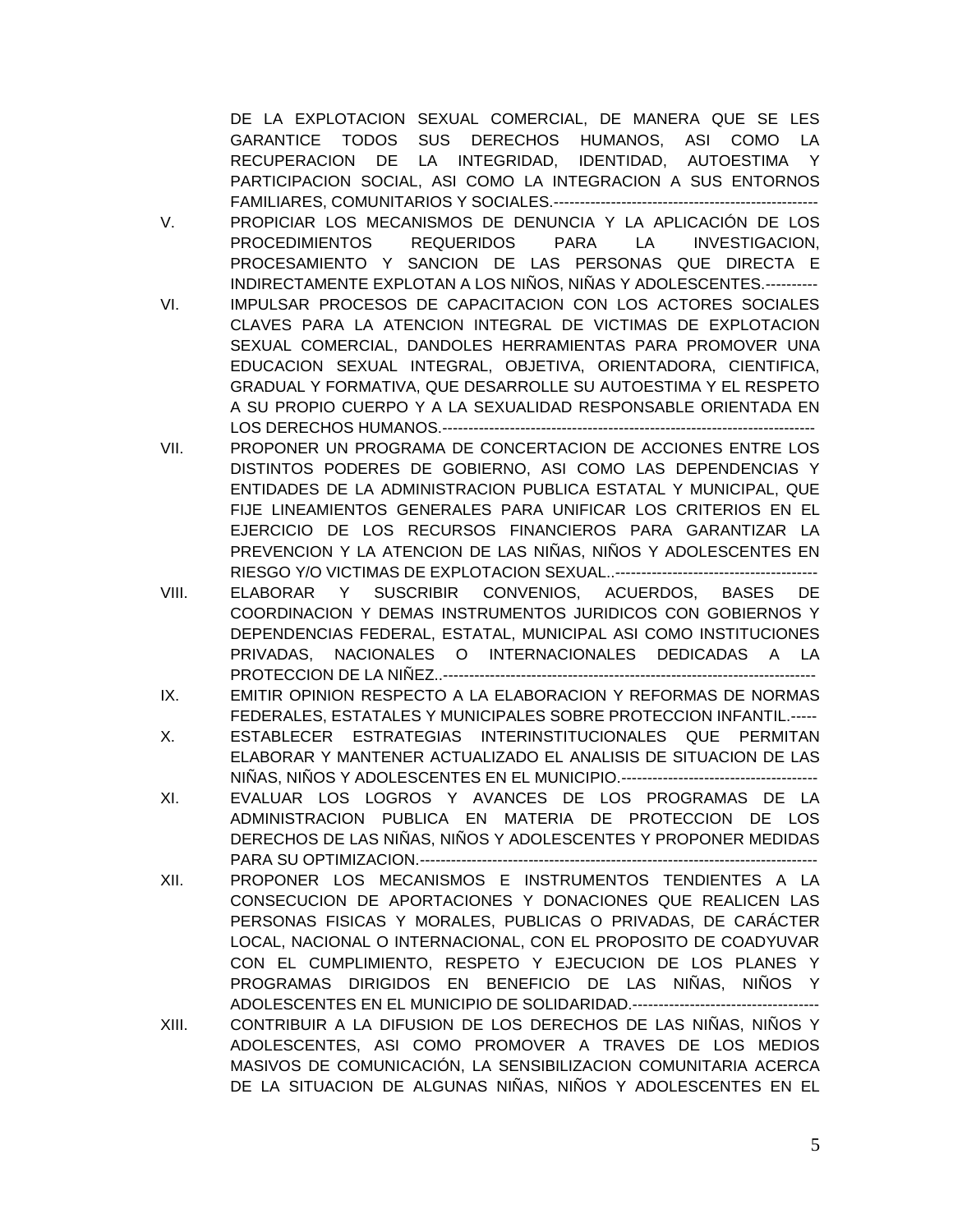MUNICIPIO, QUE SE ENCUENTREN O VIVAN EN CIRCUNSTANCIAS DE DESVENTAJA SOCIAL..--------------------------------------------------------------------------------

- XIV. EVALUAR LOS RESULTADOS DE LOS TRABAJOS REALIZADOS POR LAS COMISIONES TÉCNICAS;-----------------------------------------------------------------------------
- XV. PRESENTAR SEMESTRALMENTE AL AYUNTAMIENTO UN INFORME GENERAL DE SUS ACTIVIDADES.--------------------------------------------------------------------------------
- XVI. ESTABLECER LAS SANCIONES QUE CORRESPONDAN A LOS MIEMBROS DEL CONSEJO.--------------------------------------------------------------------------------------------------

#### **CAPÍTULO III DE LA ASAMBLEA GENERAL**

**ARTÍCULO 10.**- LA ASAMBLEA GENERAL ES EL ÓRGANO SUPREMO DEL CONSEJO Y SE INTEGRA POR LA TOTALIDAD DE SUS MIEMBROS. BASTARÁ LA PRESENCIA DE MÁS DE LA MITAD DE SUS MIEMBROS PARA QUE PUEDA SESIONAR VÁLIDAMENTE, PERO NO PODRÁ SESIONAR SIN LA PRESENCIA DEL PRESIDENTE O SU SUPLENTE.------------------------------------ EN CASO DE QUE NO PUEDA ASISTIR EL PRESIDENTE O SU SUPLENTE, LA SESIÓN SERÁ PRESIDIDA POR EL COORDINADOR "A".--------------------------------------------------------------------------- **ARTÍCULO 11.-** LAS SESIONES DE LA ASAMBLEA GENERAL SERÁN ORDINARIAS O EXTRAORDINARIAS. LAS SESIONES ORDINARIAS SE CELEBRARÁN CUANDO MENOS BIMESTRALMENTE, LAS SESIONES EXTRAORDINARIAS PODRÁN CELEBRARSE EN CUALQUIER TIEMPO PARA TRATAR ASUNTOS QUE POR SU URGENCIA O CONVENIENCIA DEBAN SER DESAHOGADOS LO ANTES POSIBLE. EN LAS SESIONES SOLAMENTE SE TRATARÁN LOS ASUNTOS QUE SE ENCUENTREN EN EL ORDEN DEL DÍA QUE CORRESPONDA.------------------------------------------------------------------------------------------------------------ **ARTÍCULO 12.-** LOS ACUERDOS O RESOLUCIONES DE LA ASAMBLEA SE TOMARÁN POR MAYORÍA DE VOTOS DE LOS CONSEJEROS PRESENTES. EL PRESIDENTE TENDRÁ VOTO DE CALIDAD EN CASO DE EMPATE.--------------------------------------------------------------------------------- **ARTÍCULO 13.-** DE LAS SESIONES DE LA ASAMBLEA, EL SECRETARIO TÉCNICO LEVANTARÁ ACTA, EN LA QUE SE ASENTARÁ UNA SÍNTESIS DE LA SESIÓN CORRESPONDIENTE Y SE TRANSCRIBIRÁN LOS ACUERDOS O RESOLUCIONES QUE HAYAN SIDO APROBADOS Y QUE CONSTEN EN EL LIBRO DE REGISTRO DE SESIONES QUE A EFECTO LLEVE EL SECRETARIO TÉCNICO. LAS ACTAS DEBERÁN SER FIRMADAS POR LOS CONSEJEROS PRESENTES.----------------------------------------------------------------------------- **ARTÍCULO 14.-** LOS CONSEJEROS PODRÁN PROPONER LOS ASUNTOS QUE CONSIDEREN DEBAN TRATARSE EN LAS SESIONES, PARA QUE EN SU CASO SEAN INCLUIDOS EN EL ORDEN DEL DÍA CORRESPONDIENTE, PARA TAL EFECTO EL SECRETARIO TÉCNICO SE COMUNICARÁ POR ESCRITO CON LOS CONSEJEROS PARA SOLICITARLES QUE LE ENVÍEN SU PROPUESTA DENTRO DE LOS TRES DÍAS HÁBILES SIGUIENTES A DICHO COMUNICADO.-------------------------------------------------------------------------------------------------------------- **ARTÍCULO 15.-** PARA LAS CONVOCATORIAS A SESIONES ORDINARIAS Y EXTRAORDINARIAS SE OBSERVARÁ LO SIGUIENTE: -------------------------------------------------------- I. EL PRESIDENTE CONVOCARÁ A SESIONES ORDINARIAS POR LO MENOS CON 10 DÍAS HÁBILES DE ANTICIPACIÓN A LA FECHA DE SU CELEBRACIÓN.----------------------------------------- II. EL PRESIDENTE POR SI MISMO O A SOLICITUD DE LA MITAD MÁS UNO DE LOS CONSEJEROS, O A PETICIÓN DE UNO O VARIOS CONSEJEROS QUE SEAN SERVIDORES PÚBLICOS, CONVOCARÁ A SESIONES EXTRAORDINARIAS POR LO MENOS CON 3 DÍAS HÁBILES DE ANTICIPACIÓN A LA FECHA DE SU CELEBRACIÓN.----------------------------------------- LAS NOTIFICACIONES DE LAS CONVOCATORIAS A SESIONES ASÍ COMO LOS DEMÁS COMUNICADOS Y AVISOS, SE HARÁN POR ESCRITO Y SE ENTREGARÁN EN LOS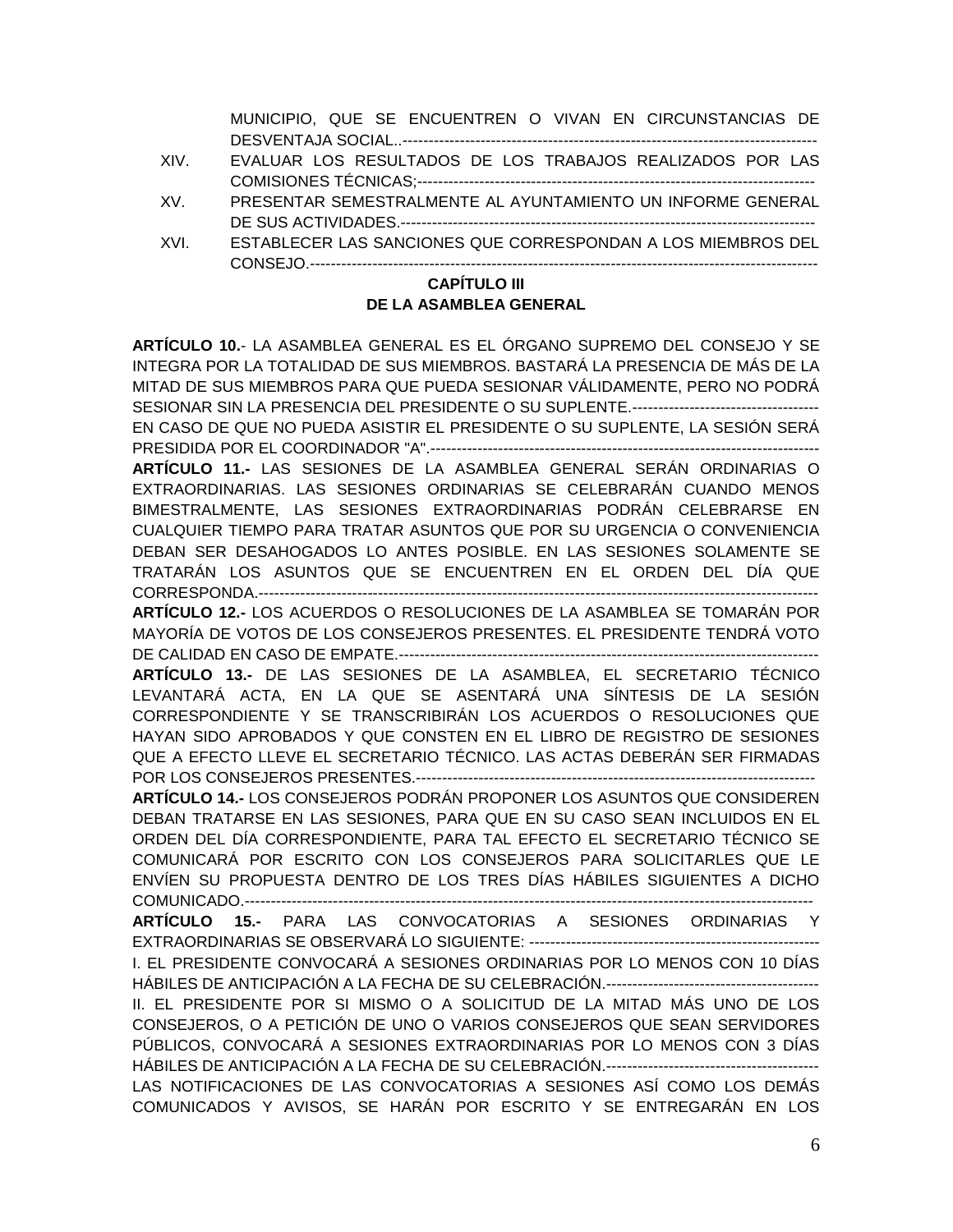DOMICILIOS QUE PARA TALES EFECTOS SEÑALEN LOS CONSEJEROS, QUIENES DEBERÁN DE FIRMAR EL ACUSE DE RECIBO CORRESPONDIENTE, EN CASO DE NO ENCONTRARSE LO FIRMARA LA PERSONA QUE LOS RECIBA.------------------------------------------- **ARTÍCULO 16.-** EL ACTA DEL ORDEN DEL DÍA CONTENDRÁ POR LO MENOS LO SIGUIENTE: I. VERIFICACIÓN DEL QUÓRUM PARA DECLARAR VÁLIDA LA SESIÓN;-------------------------------- II. LECTURA Y, EN SU CASO, APROBACIÓN DEL ACTA DE LA SESIÓN ANTERIOR;---------------- III. LOS ASUNTOS DETERMINADOS A TRATAR.-----------------------------------------------------------------

### **TÍTULO TERCERO DE LAS FUNCIONES DE LOS MIEMBROS DEL CONSEJO**

#### **CAPÍTULO I DEL PRESIDENTE DEL CONSEJO**

**ARTÍCULO 17.-** EL PRESIDENTE TIENE LAS SIGUIENTES FUNCIONES: ------------------------------- I. PRESIDIR EL CONSEJO Y ASUMIR SU REPRESENTACIÓN, PARTICIPANDO CON VOZ Y VOTO; -------------------------------------------------------------------------------------------------------------------------- II. CONVOCAR A LOS MIEMBROS DEL CONSEJO A SESIONES; ------------------------------------------ III. PROPONER AL CONSEJO UN CALENDARIO DE SESIONES;------------------------------------------- IV. DETERMINAR LOS ASUNTOS A TRATAR EN LAS SESIONES, TOMANDO EN CUENTA LAS PROPUESTAS DE LOS CONSEJEROS. ----------------------------------------------------------------------------- V. PROPONER AL CONSEJO EL NOMBRAMIENTO DE LOS PRESIDENTES DE LAS COMISIONES TÉCNICAS.------------------------------------------------------------------------------------------------ VI. PRESIDIR LAS SESIONES Y DIRIGIR LOS DEBATES.----------------------------------------------------- VII. IMPONER EL ORDEN EN LAS SESIONES Y SUSPENDERLAS EN CASO DE SER NECESARIO.------------------------------------------------------------------------------------------------------------------ VIII. APLICAR LAS SANCIONES ESTABLECIDAS EN ESTE REGLAMENTO.---------------------------- IX. PRESENTAR AL CONSEJO PARA SU AUTORIZACIÓN LOS PLANES Y PROGRAMAS DEL CONSEJO.--------------------------------------------------------------------------------------------------------------------- X. INVITAR A LOS REPRESENTANTES DE LA ADMINISTRACION PUBLICA FEDERAL Y ESTATAL, ASI COMO A PERSONAS FISICAS, MORALES E INSTITUCIONES Y ORGANIZACIONES PUIBLICAS, PRIVADAS Y SOCIALES, CUYA ACTIVIDAD TENGA RELACION CON LA PREVENCIÒN, ATENCIÒN, FORMACION DE RECURSOS HUMANOS E INVESTIGACION DE LOS PROBLEMAS SOCIALES.------------------------------------------------------------- XI. EMITIR VOTO DE CALIDAD EN CASO DE EMPATE EN LAS SESIONES DEL CONSEJO.------ XII. CELEBRAR CONJUNTAMENTE CON EL COORDINADOR Y TESORERO DEL CONSEJO LOS CONVENIOS, CONTRATOS Y ACTOS JURIDICOS QUE SEAN NECESARIOS PARA EL CUMPLIMIENTO DE LOS FINES DEL CONSEJO.----------------------------------------------------------------- XIII. MANTENER CONTACTO PERMANENTE ENTRE LA CIUDADANIA Y EL CONSEJO, ASI COMO COORDINAR LAS ACCIONES QUE DE ESTE DERIVEN, Y, ---------------------------------------- XIV. LAS DEMÁS QUE LE CONFIERA EL PRESENTE REGLAMENTO.------------------------------------

### **CAPITULO II DEL SECRETARIO TECNICO**

**ARTÍCULO 18.-** EL SECRETARIO TECNICO TIENE LAS SIGUIENTES FUNCIONES: ---------------- I. AUXILIAR AL PRESIDENTE EN EL CUMPLIMIENTO DE SUS FUNCIONES; -------------------------- II. COORDINAR LA ELABORACION DEL PROGRAMA OPERATIVO ANUAL DEL CONSEJO Y PERSENTARLOS AL COORDINADOR PARA SU APROBACION POR EL CONSEJO; ----------------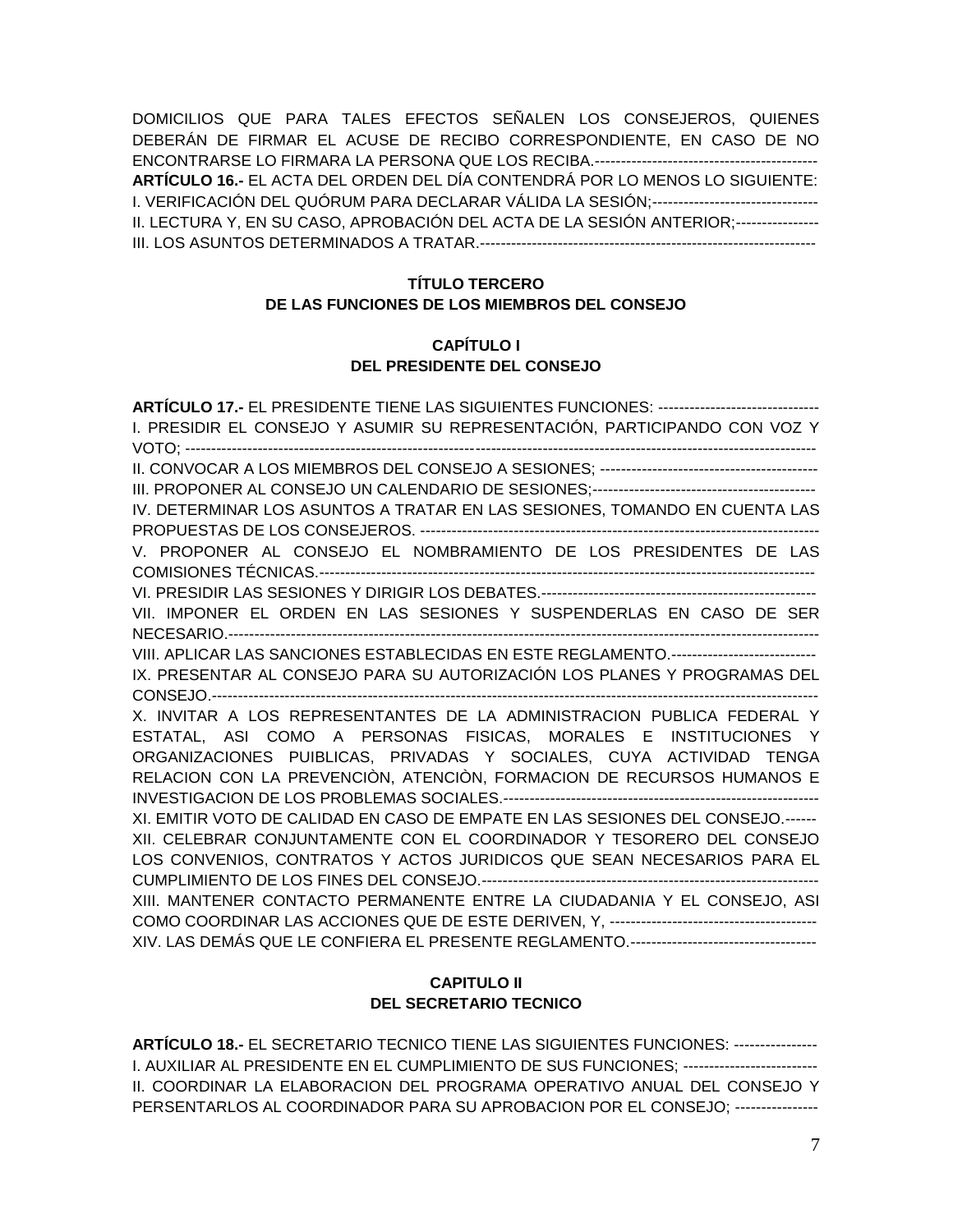III. SOMETER EL CALENDARIO DE SESIONES A LA CONSIDERACION DEL CONSEJO; ---------- IV. RUBRICAR JUNTAMENTE CON EL PRESIDENTE DEL CONSEJO LA CONVOCATORIA PARA LAS SESIONES DEL CONSEJO; ------------------------------------------------------------------------------ V. INSTRUMENTAR LAS ACTAS DE CADA SESION Y LLEVAR SU REGISTRO CRONOLOGICO EN GENERAL, GUARDAR Y CONSERVAR LOS DOCUMENTOS QUE SEAN SUSCRITOS EN LAS SESIONES Y CON MOTIVO DE LOS TRABAJOS DEL CONSEJO; ---------------------------------VI. INFORMAR ANUALMENTE AL PRESIDENTE DEL CONSEJO LOS AVANCES Y LOGROS ALCANZADOS POR EL AREA TECNICA, ASI COMO LOS PROYECTOS ESTRATEGICOS DESARROLLADOS EN LA MATERIA, -------------------------------------------------------------------------------- VII. VERIFICAR QUE EXISTA QUÓRUM EN LA SESIÓN Y EN SU CASO DECLARARLA VALIDAMENTE INSTALADA Y ------------------------------------------------------------------------------------------ VIII. LAS DEMÁS QUE LE CONFIERA EL PRESENTE REGLAMENTO O EL PROPIO CONSEJO.-

#### **CAPÍTULO III DEL COORDINADOR "A"**

**ARTÍCULO 19.-** EL COORDINADOR "A" TIENE LAS SIGUIENTES FUNCIONES:----------------------- I. AUXILIAR AL PRESIDENTE EN EL CUMPLIMIENTO DE SUS FUNCIONES.--------------------------- II. PROPONER AL PRESIDENTE LOS ASUNTOS A TRATAR EN LAS SESIONES.--------------------- III. ELABORAR Y PROPONER AL CONSEJO SU PROGRAMA ANUAL DE ACTIVIDADES EN MATERIA DE PREVENCIÓN Y COMBATE DE LOS PROBLEMAS DE SALUD PÚBLICA CAUSADOS POR EL ALCOHOLISMO, TABAQUISMO Y FARMACODEPENDENCIA; ----------------- IV. COORDINAR LOS TRABAJOS QUE REALICEN LAS COMISIONES TÉCNICAS EN RELACION A LA PREVENCIÓN Y COMBATE DE LOS PROBLEMAS DE SALUD PÚBLICA CAUSADOS POR EL ALCOHOLISMO, TABAQUISMO Y FARMACODEPENDENCIA; ----------------- V. DAR SEGUIMIENTO A LOS ACUERDOS DEL CONSEJO, Y ---------------------------------------------- VI. LAS DEMÁS QUE LE CONFIERA EL PRESENTE REGLAMENTO O EL PROPIO CONSEJO. --

# **CAPÍTULO IV DEL COORDINADOR "B"**

**ARTÍCULO 20**.- EL COORDINADOR "B" TIENE LAS SIGUIENTES FUNCIONES: ---------------------- I. AUXILIAR AL PRESIDENTE EN EL CUMPLIMIENTO DE SUS FUNCIONES.--------------------------- II. PROPONER AL PRESIDENTE LOS ASUNTOS A TRATAR EN LAS SESIONES.--------------------- III. ELABORAR Y PROPONER AL CONSEJO SU PROGRAMA ANUAL DE ACTIVIDADES EN MATERIA DE PREVENCION Y ELIMINACION DE TODA FORMA DE EXPLOTACION SEXUAL INFANTIL, TANTO COMERCIAL COMO NO COMERCIAL, ASI COMO ASEGURAR EL CORRECTO DESARROLLO PSICOSEXUAL DE LAS NIÑAS, NIÑOS Y ADOLESCENTES;---------- IV. COORDINAR LOS TRABAJOS QUE REALICEN LAS COMISIONES TÉCNICAS EN RELACION A LA PREVENCION Y ELIMINACION DE TODA FORMA DE EXPLOTACION SEXUAL INFANTIL, TANTO COMERCIAL COMO NO COMERCIAL, ASI COMO ASEGURAR EL CORRECTO DESARROLLO PSICOSEXUAL DE LAS NIÑAS, NIÑOS Y ADOLESCENTES; --------- V. DAR SEGUIMIENTO A LOS ACUERDOS DEL CONSEJO.-------------------------------------------------- VI. PROPONER AL CONSEJO LA INTEGRACION DE GRUPOS DE TRABAJO Y TECNICOS; Y -- VII. LAS DEMÁS QUE LE CONFIERA EL PRESENTE REGLAMENTO O EL PROPIO CONSEJO.-

# **CAPÍTULO V DE LOS CONSEJEROS**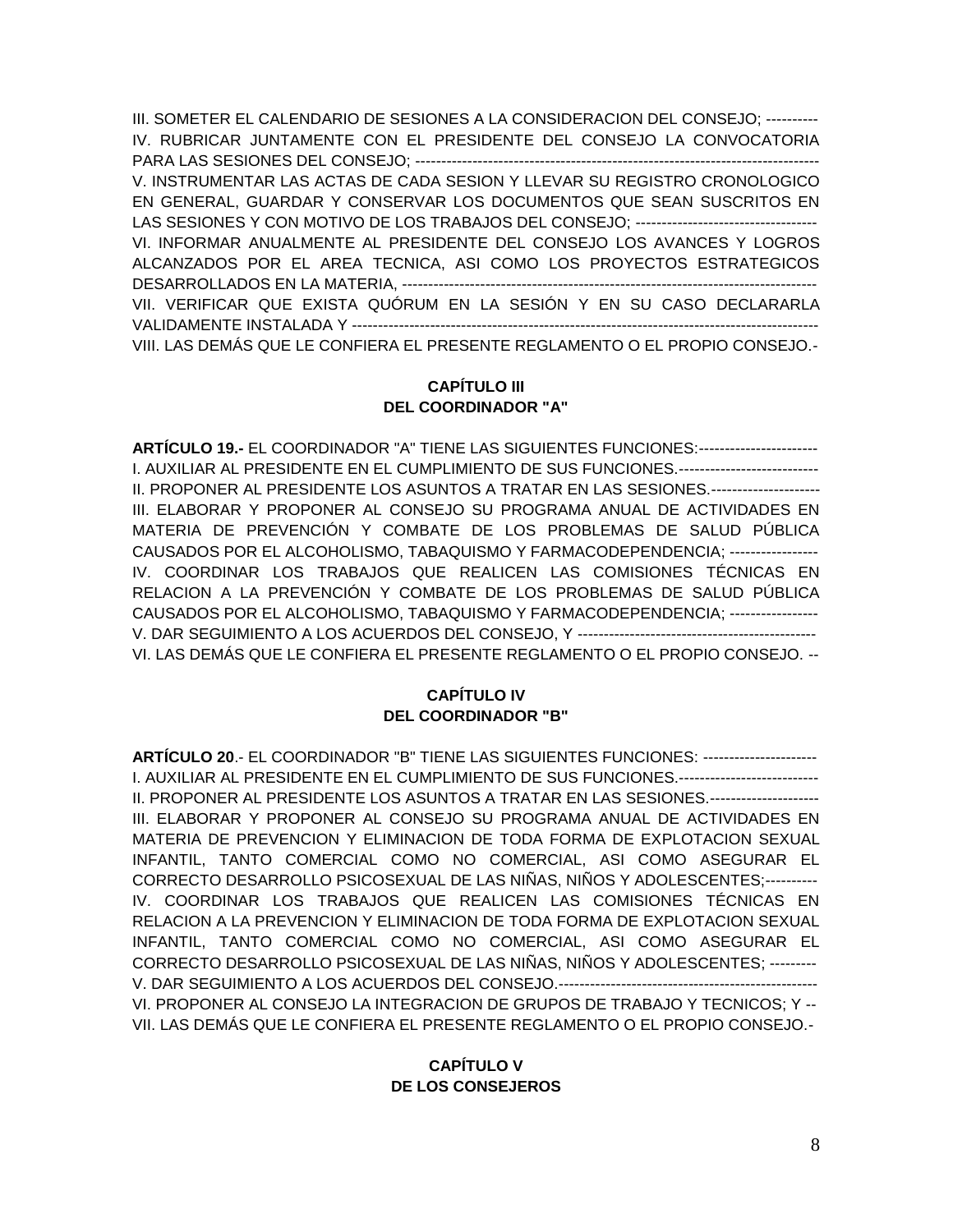**ARTÍCULO 21.-** LOS MIEMBROS DEL CONSEJO EJERCERÁN LAS SIGUIENTES FUNCIONES: I. PARTICIPAR CON VOZ Y VOTO EN LAS SESIONES;--------------------------------------------------------

II. ASISTIR PUNTUALMENTE A LAS SESIONES DEL CONSEJO Y REUNIONES A LOS QUE SEAN CONVOCADOS, Y DAR CUENTA EN LAS MISMAS DE LOS ASUNTOS QUE CORRESPONDAN A SUS COMISIONES;---------------------------------------------------------------------------- III. INTERVENIR EN LAS DISCUSIONES DE LOS PLANES DE TRABAJO, ASI COMO VOTAR PARA LAS RESOLUCIONES:-------------------------------------------------------------------------------------------- IV. DIFUNDIR LA LABOR DEL CONSEJO Y LA CONVENIENCIA QUE LA SOCIEDAD Y GOBIERNO SEAN CORRESPONSABLES; ------------------------------------------------------------------------- V. PRESIDIR EN SU CASO LA COMISIÓN TÉCNICA QUE CORRESPONDA;---------------------------VI. RENDIR INFORMES AL CONSEJO SOBRE LOS ASUNTOS DE SU COMPETENCIA;------------ VII. CONDUCIRSE CON RESPETO EN LAS SESIONES; ------------------------------------------------------ VIII. CUMPLIR LOS ACUERDOS DE LA ASAMBLEA, ------------------------------------------------------------ IX. SOLICITAR EN LAS SESIONES DEL CONSEJO CUALQUIER INFORME SOBRE LOS TRABAJOS DE LAS COMISIONES, DEL AREA TECNICA O DEL ESTADO FINANCIERO Y PATRIMONIAL DEL CONSEJO; ---------------------------------------------------------------------------------------- X. ENCAUZAR LA DEMANDA DE SUS REPRESENTADOS O DE LOS CIUDADANOS; -------------- XI. DIFUNDIR LA LABOR DEL CONSEJO Y LA CONVENIENCIA QUE LA SOCIEDAD Y GOBIERNO SEAN CORRESPONSABLES, Y ----------------------------------------------------------------------- XI. LAS DEMÁS QUE LE CONFIERA ESTE REGLAMENTO Y EL PROPIO CONSEJO.----------------

#### **TÍTULO CUARTO**

# **CAPÍTULO I DE LAS SESIONES DEL CONSEJO**

**ARTICULO 22.-** EL CONSEJO CELEBRARA SESIONES PLENARIAS DE TRABAJO DE MANERA ORDINARIA EN FORMA BIMESTRAL, PUDIENDO CONVOCAR A REUNIONES EXTRAORDINARIAS CUANTAS VECES SEA NECESARIO POR CONDUCTO DEL PRESIDENTE.---------------------------------------------------------------------------------------------------------------- **ARTICULO 23.-** EL CONSEJO PUEDE CREAR LAS COMISIONES DE TRABAJO PERMANENTES O TRANSITORIAS, QUE JUZGUE PERTINENTES PARA EL MEJOR DESEMPEÑO DE SUS ATRIBUCIONES.----------------------------------------------------------------------------- **ARTICULO 24.-** SE CONSIDERARA QUE EXISTE QUORUM SUFICIENTE PARA LLEVARSE A CABO LA SESION CON LA ASISTENCIA DE POR LO MENOS LA MITAD MAS UNO DE SUS INTEGRANTES. DE NO INTEGRARSE EL QUORUM A QUE SE REFIERE EL PARRAFO ANTERIOR, SE CONVOCARA A UNA SEGUNDA SESION, QUE SE LLEVARA A CABO CON EL NUMERO DE MIEMBROS QUE ASISTAN.-------------------------------------------------------------------------- **ARTICULO 25.-** EL CONSEJO PODRA INVITAR A PARTICIPAR DE MANERA ESPECIAL POR TIEMPO DETERMINADO O INDEFINIDO A ALGUNA PERSONA QUE POR SU CONOCIIENTO EN LA MATERIA PUEDA COLABORAR EN LOS TRABAJOS DEL CONSEJO O DE SUS COMISIONES. LA INVITACION SE HARA A TRAVES DEL PRESIDENTE Y DICHOS INVITADOS TENDRAN DERECHO A VOZ, PERO NO A VOTO.---------------------------------------------------------------

## **CAPITULO II DE LAS SUPLENCIAS, SEPARACIÓN Y RENUNCIA**

**ARTÍCULO 26.-** LOS CONSEJEROS QUE SEAN SERVIDORES PÚBLICOS MUNICIPALES DESEMPEÑARAN SU CARGO EN EL TIEMPO ESTABLECIDO EN EL ARTICULO SEXTO DEL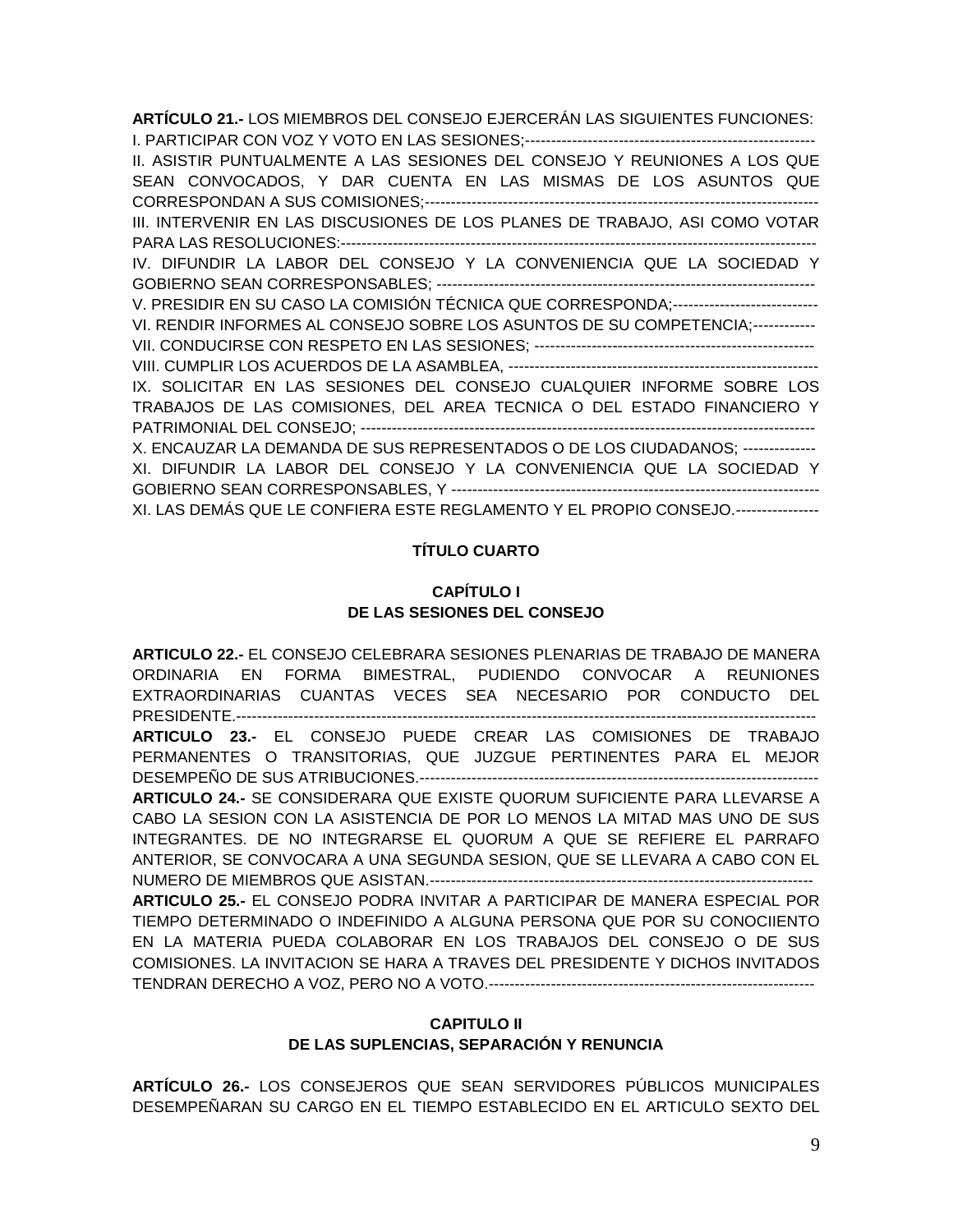PRESENTE REGLAMENTO O POR EL PERIODO DE LA ADMINISTRACIÓN MUNICIPAL DE QUE SE TRATE, LOS DEMÁS CONSEJEROS PERMANECERÁN EN SU CARGO HASTA EN TANTO NO RENUNCIEN O SEAN SEPARADOS DEL MISMO, SIN PERJUICIO DE LO ANTERIOR DICHOS CONSEJEROS PODRÁN SER RATIFICADOS POR SUBSECUENTES ADMINISTRACIONES.----------------------------------------------------------------------------------------------------- **ARTÍCULO 27.-** EN CASO DE AUSENCIA TEMPORAL O DEFINITIVA DE SU CARGO, LOS CONSEJEROS SERÁN SUSTITUIDOS POR SUS RESPECTIVOS SUPLENTES, QUIENES EN TODO CASO DEBERÁN DE PERTENECER A LA MISMA INSTITUCIÓN PÚBLICA O PRIVADA DE LA QUE FORME PARTE EL CONSEJERO PROPIETARIO; PARA TAL EFECTO, LOS CONSEJEROS QUE SEAN SERVIDORES PÚBLICOS MUNICIPALES NOMBRARÁN A SUS PROPIOS SUPLENTES, QUIENES TAMBIÉN SERÁN SERVIDORES PÚBLICOS MUNICIPALES, LOS DEMÁS CONSEJEROS PROPONDRÁN ANTE EL CONSEJO EL NOMBRAMIENTO DE SUS RESPECTIVOS SUPLENTES PARA SU APROBACIÓN.--------------------------------------------------------

### **CAPITULO III DE LOS GRUPOS DE TRABAJO**

**ARTICULO 28**.- EL CONSEJO PODRA CREAR, PREVIO ACUERDO DE SUS INTEGRANTES, GRUPOS DE TRABAJO PERMANENTES O TRANSITORIOS PARA REALIZAR TAREAS ESPECIFICAS RELACIONADAS CON SU OBJETO, CORRESPONDIENDOLES EL ESTUDIO, CONSULTA, PROMOCION, DICTAMEN Y EN GENERAL LA PREPARACION DE TODAS LAS PROPUESTAS DE LAS RESOLUCIONES QUE SE ADOPTEN EN LAS SESIONES DEL CONSEJO.--------------------------------------------------------------------------------------------------------------------- **ARTICULO 29.-** EN EL ACUERDO DEL CONSEJO QUE ESTABLEZCA GRUPOS DE TRABAJO DEBERÁ SEÑALARSE EXPRESAMENTE EL ASUNTO O ASUNTOS A CUYA RESOLUCIÓN SE ABOCARÁN AQUÉLLOS, LOS RESPONSABLES DE SU COORDINACIÓN, LOS INTEGRANTES DE LOS MISMOS, QUIENES PODRÁN SER O NO MIEMBROS DEL CONSEJO, ASÍ COMO LOS OBJETIVOS CONCRETOS QUE DEBAN ALCANZARSE. ------------------------------------------------------ **ARTICULO 30.**- LOS GRUPOS DE TRABAJO SE INTEGRARAN CON EL NUMERO DE MIEMBROS QUE JUZGUE CONVENIENTE EL CONSEJO, CON LA FINALIDAD DE APOYAR SUS FUNCIONES. LAS PROPUESTAS DE LOS GRUPOS DE TRABAJO DEBERAN SER APROBADAS POR CONSENSO Y PRESENTADAS AL PLENO DEL CONSEJO PARA SU ACUERDO.--------------------------------------------------------------------------------------------------------------------

#### **TÍTULO QUINTO**

#### **CAPÍTULO ÚNICO DE LAS SANCIONES**

**ARTICULO 31.-** LAS INFRACCIONES A LAS DISPOSICIONES CONTENIDAS EN ESTE REGLAMENTO SE SANCIONARÁN POR EL CONSEJO, A TRAVÉS DE SU PRESIDENTE Y ATENDIENDO A LA GRAVEDAD DE LA FALTA COMETIDA, CON AMONESTACIÓN O SEPARACIÓN DEFINITIVA DEL CARGO, PREVIO DESAHOGO DE LA GARANTÍA DE AUDIENCIA.-------------------------------------------------------------------------------------------------------------------

------------------------------------------------------------------------------------------------------------------------------------

------------------------------------------------**T R A N S I T O R I O S**--------------------------------------------

------------------------------------------------------------------------------------------------------------------------

**PRIMERO**.- EL PRESENTE REGLAMENTO ENTRARÁ EN VIGOR AL DÍA SIGUIENTE DE SU PUBLICACION EN EL PERIODICO OFICIAL DEL GOBIERNO DEL ESTADO DE QUINTANA